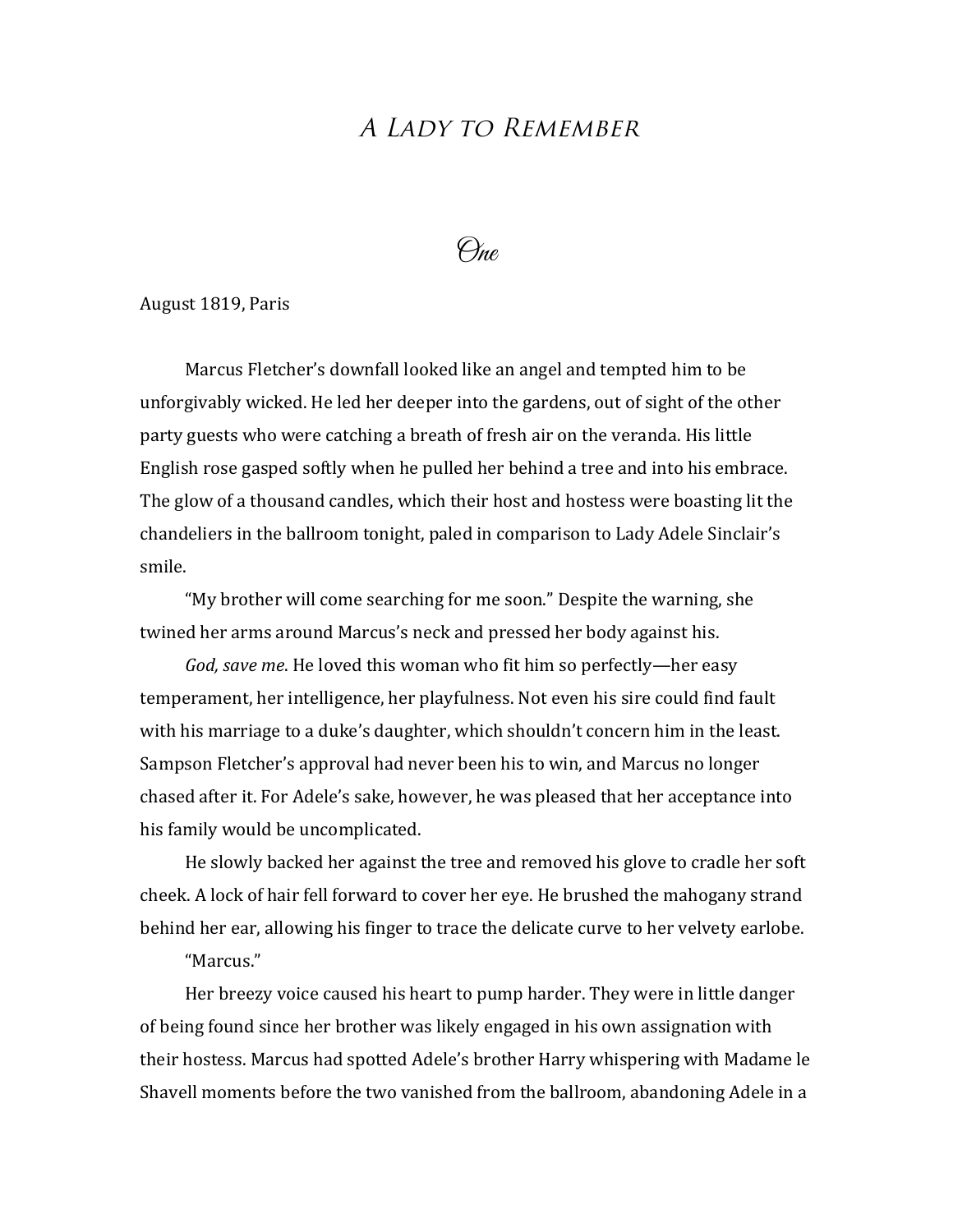houseful of foreigners.

"Let your brother find us together. In a few days, you will be mine." And she would never suffer neglect as his wife.

She tipped her face up, her plump lips inviting him to kiss her. "I was yours the moment I saw you by the Seine."

Marcus had always believed love-struck gents were weak willed and ripe for becoming hen-pecked husbands. Now he understood the desperate longing that drew a man to a woman. The brush of her lips against his sealed his fate. Adele was his moon, and he was the tide that did her bidding.

Her palm rested over his heart as she leaned into his kiss. Her sweet mouth was no longer tentative beneath his as it had been the first time he had kissed her in the small sitting room of her brother's rented rooms. She responded with increasing boldness and passion, allowing his tongue to sweep into her mouth and moaning softly. 

Her pliant body pressed tightly against his. The fresh scent of her soap. Her taste. Everything about her left him lightheaded and desiring more. He gripped her skirts, fighting against the urge to explore the gentle slopes of her body. Their wedding night would arrive soon, and he could love her at his leisure. For now, he must find contentment in nothing more than her kiss.

When she drew back, the lock of hair slipped down on her forehead again. Tiny strands churned as she exhaled. "Marcus, I do not know..."

The uncertainty in her voice plucked at his heart. He covered her hand where it lay against his chest. "We should return to the ball. I promised you a waltz, did I not?"

Her shoulders sank as she exhaled; she smiled. "Yes, I believe you did."

He raised her hand to his lips to place a kiss on her gloved fingers. "I am a man of my word, darling. Shall we?"

After he pulled on his glove, he threaded her hand through the crook of his arm. She laid her head against his shoulder. "I love you," she murmured.

He urged her to look at him with a gentle touch of his fingertips to her chin. "I love you, Adele. We will be very happy together, I promise."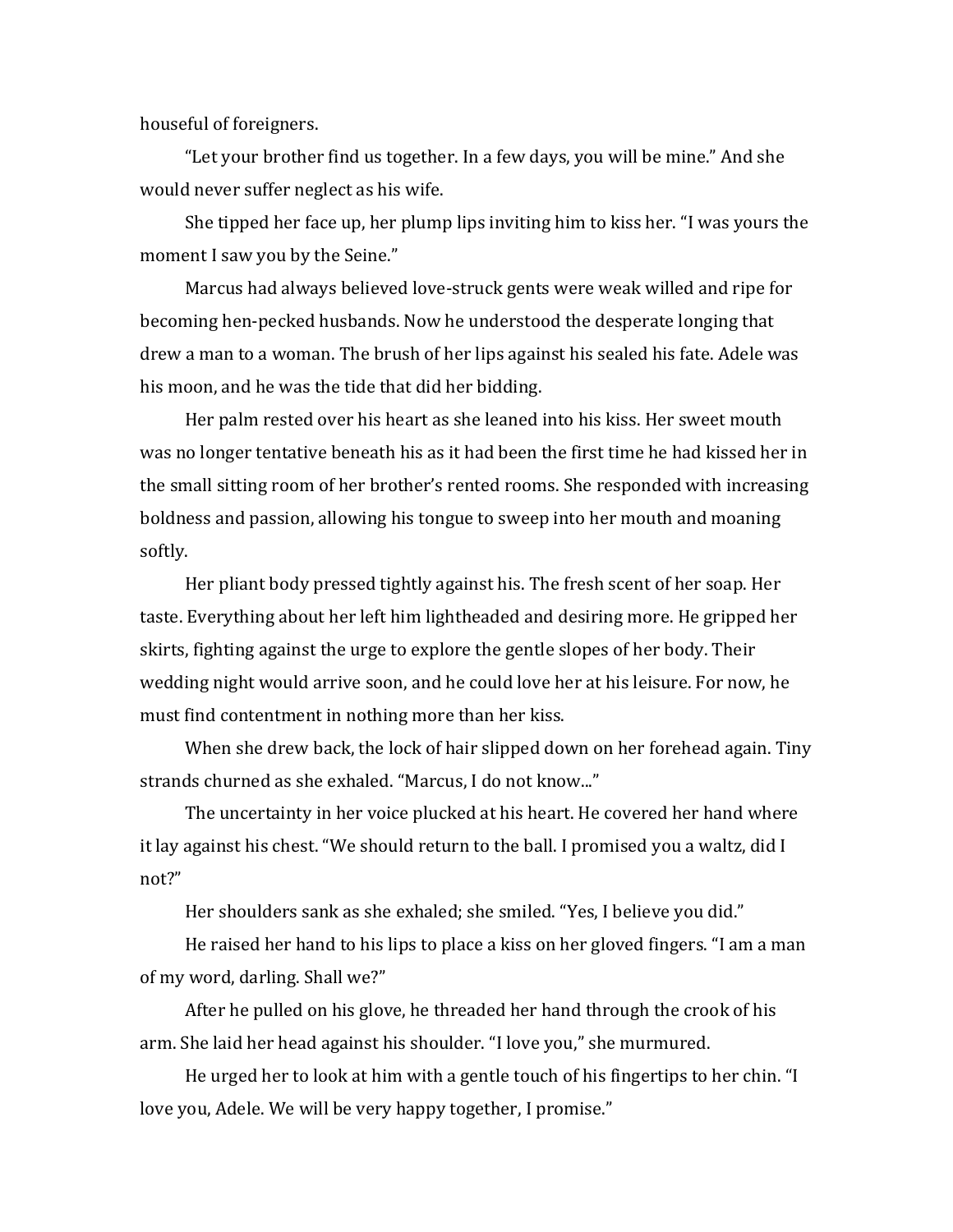"I know." Her brown eyes glittered in the moonlight.

Their simple exchange might seem trite to an eavesdropper, but few were privy to Adele's upbringing. After her father married a much younger woman and started a new family, he had sent Adele away to live with strangers. She rarely spoke about that time in her life, but the hurt rippled through her too bright smiles and nonchalant manner when she did. She had lost her mother and been tossed away by her father. Marcus would make it his mission to ensure Adele felt wanted for the rest of her life.

They re-entered the house through a set of glass doors that led to a vacant sitting room and made their way back to the ballroom. The string quartet was between sets. Guests milled around the dance floor, chatting with one another as they waited for the quartet to return.

"It appears we have time to take refreshment," he said. "Would you like a glass of lemonade?"

"Please." 

They were halfway to the refreshment room when Adele's brother bolted into their path. His hair stood up on one side and his cheeks bore a ruddy stain. "There you are," he said to Adele. "We must go."

"But I promised a waltz to Mr. Fletcher."

"This is no time to argue."

He snatched Adele's arm. She winced, twisting out of his hold. When her brother grabbed for her a second time, Marcus caught his wrist, gripping it firmly.

"Your sister is not an animal to be dragged wherever you like," he said through gritted teeth.

Sinclair held Marcus's gaze. Beads of sweat appeared on his forehead, and his eyes gleamed feverishly. When he next spoke to his sister, however, he gentled his tone. "Forgive me, Adele. I meant no disrespect."

She shook her head slightly. "There is nothing to forgive."

Marcus released her brother, inhaling deeply to calm his temper. For the past year, the man had been hauling Adele all over the Continent as they travelled with his lover and lived extravagantly. When the lady had tired of him, she had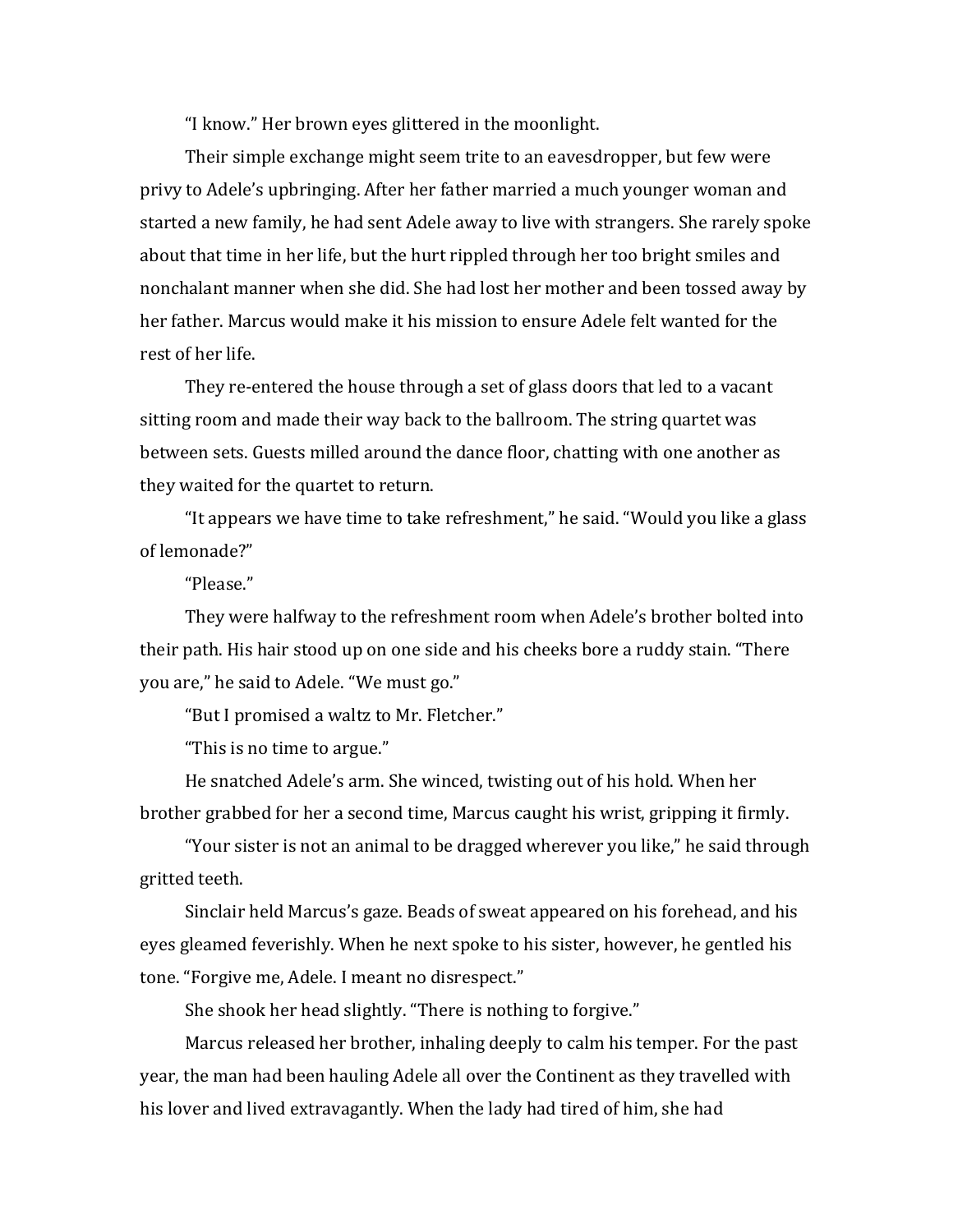abandoned the siblings in Paris, but instead of returning home as any man of good sense would do, Sinclair had decided to remain abroad. This was no life for a young lady of genteel breeding, and Marcus saw no evidence Adele's brother was trying to rectify the situation.

A ruckus began outside the ballroom. Adele's brother threw a harried glance over his shoulder. "We need to go."

The high-pitched wail of a woman drowned out the conversation in the room, causing several guests to cease talking mid-sentence and look toward the doorway.

"What the devil is going on?" someone close by asked.

A man bellowed for someone to summon the *Sûreté* as the woman's keening grew louder*.* 

"The *police*?" Adele turned wide eyes on her brother. "Harry, what have you done?" 

Before he could answer, their host stormed into the ballroom brandishing a pistol. "Which one of you bastards is sleeping with my wife?"

Laughter erupted. To the guests, the jealous ranting of a cuckold was part of the evening's entertainment—nothing out of the ordinary for Monsieur le Shavell, but enjoyable nonetheless.

The marquis did not share in his guests' amusement. He raised the pistol overhead and fired into the ceiling. Screams echoed in the room as plaster rained down on the guests. The crowd surged toward the back of the house to escape through the glass doors, but they had been locked.

Bodies rammed into one another, jostling Marcus away from Adele. He spun around to find her and spotted her a couple feet away. She tripped, disappearing beneath the sea of bodies. 

"Adele!" Marcus shoved men and women aside to reach her. Adele's brother was there a beat before him. Together, they hauled her from the floor.

"No one is leaving," Monsieur le Shavell shouted, "until the man who was in my wife's bed comes forward."

"You bloody fool," Marcus growled at Adele's brother then lifted her into his own arms, cradling her around her waist and beneath her knees. His heart slammed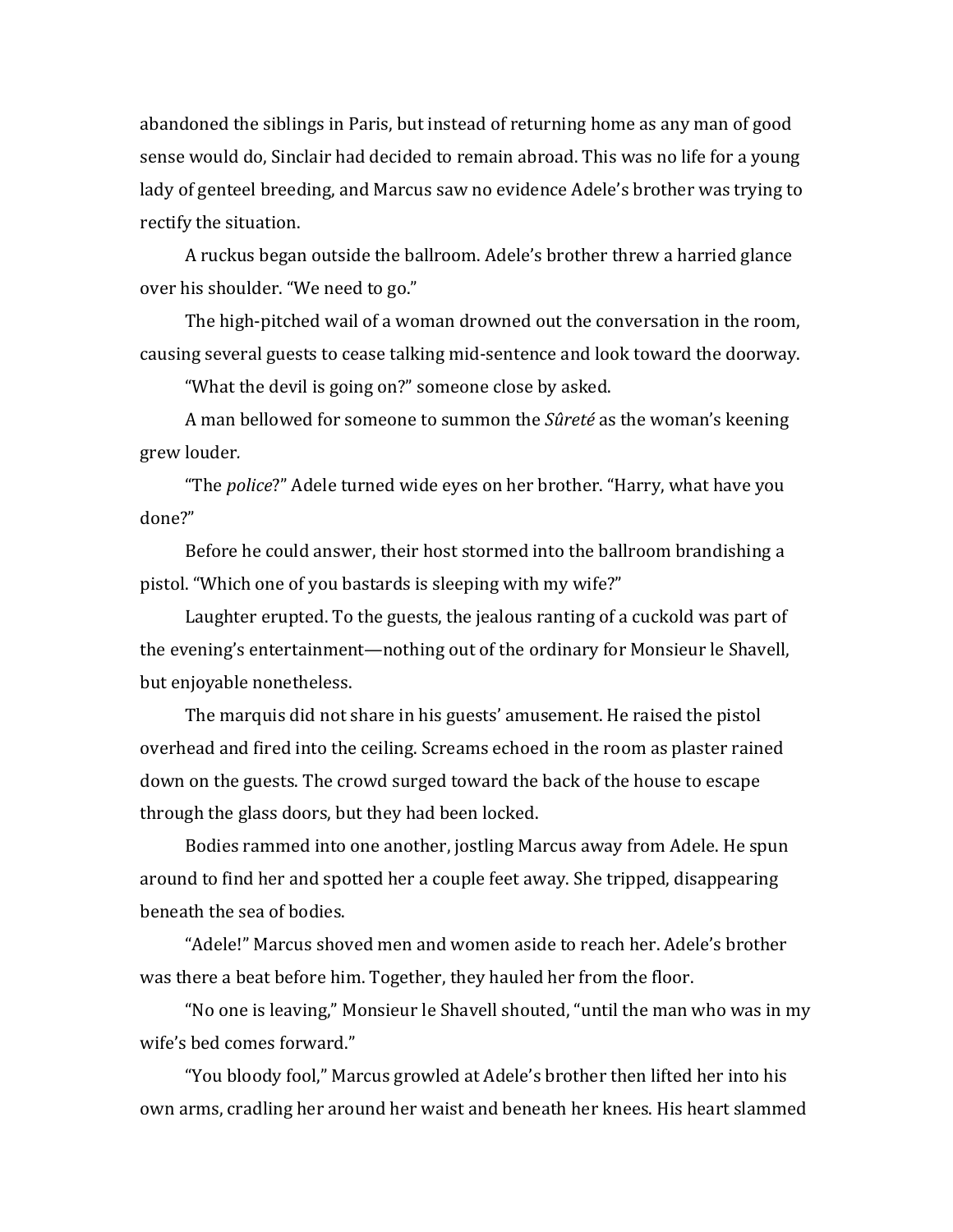against his ribs. He hugged her tightly. Her brother stumbled into them, then grabbed Marcus's jacket to help him regain his balance. When Marcus was sure he had his feet beneath him, he nodded his begrudging thanks. Despite the other man's poor judgment and inadequacy as a protector for Adele, his love for her seemed sincere. 

No more shots were fired, and the crowd's panic began to ebb. The pushing stopped. Monsieur le Shavell's younger brother had pulled him aside during the commotion and seemed to be reasoning with him—or at least making the effort. Monsieur le Shavell continued to rant about his wife's infidelity for all to hear. When he relinquished the firearm to his brother, several men heckled him.

They were an interesting lot, these Frenchmen. Nevertheless, Marcus was ready to return to his homeland where gentlemen behaved like sane men, and no one, to his knowledge, had ever been shot in the middle of a ballroom.

Marcus cautiously lowered Adele to her feet but held her around the waist. Her cheeks lacked any hint of color and tremors raced through her still. He kissed her forehead, heedless of her brother's presence and unconcerned what these preposterous people thought.

"Are you hurt?"

"No." Her voice was surprisingly strong.

"Splendid." He clasped her hand in his. "Let's find a way out."

Elbowing through the other guests, he led them toward the corridor he and Adele had taken when they had re-entered the house. Two footmen standing sideby-side blocked the doorway.

"Monsieur le Shavell wishes everyone to stay," the taller one said.

"We politely decline." Marcus tried to pass between them, but they formed a wall with their bodies. He gave up without a fight since he had Adele to consider and began searching for another exit.

"Ladies and gentlemen." Monsieur le Shavell's brother raised his voice to be heard over the din. "May I have your attention? Everyone will be allowed to leave in a moment, but a matter of great importance requires your cooperation. A family heirloom is missing from Madame le Shavell's collection."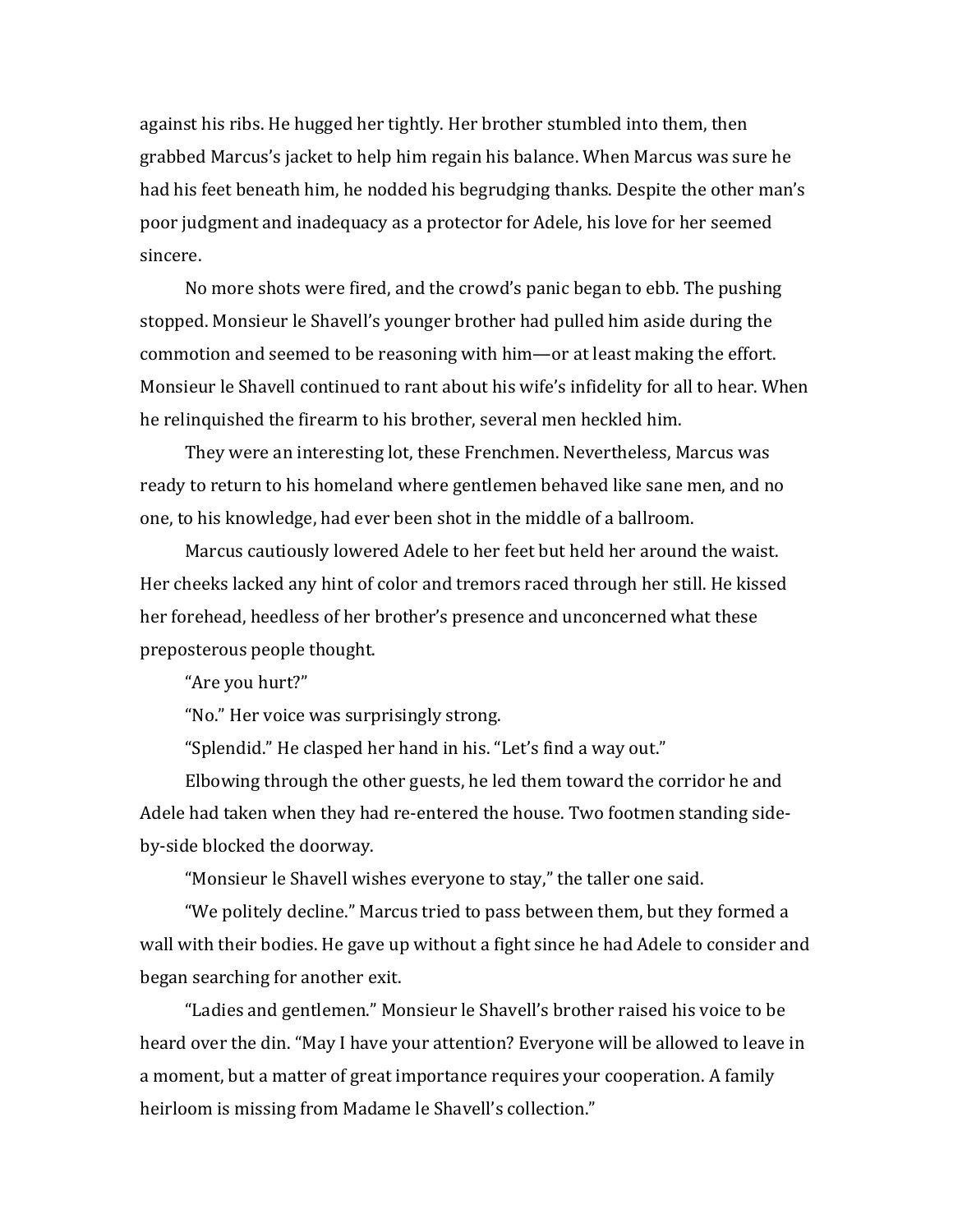"Did you *steal* from her?" Adele hissed to her brother.

"Of course not. Why would  $I$ —"

Marcus stopped pushing through the crowd to narrow his eyes on her brother. He didn't believe the scoundrel for a moment.

Sinclair held up his hands in surrender. "I've done nothing wrong, I swear."

Monsieur le Shavell's brother stepped onto the dais, allowing for a better inspection of his person. He was young and handsome, unlike the marquis, and he appeared to have expensive tastes, his clothing being of the best quality and his fingers boasting large gold rings. It would require sufficient funds to maintain the lifestyle the marquis's brother seemed to enjoy. Perhaps Sinclair was telling the truth, and he was merely guilty of shagging the marquis's wife and making himself into a convenient scapegoat.

"Fortunately," Monsieur le Shavell's brother said, "the police have arrived to help settle the matter. If the gentlemen will please come forward to be searched, you will be free to leave once your innocence has been determined."

"What rubbish," Marcus muttered and stepped forward to join the other men lining up to be searched in order to get out of the madhouse. Adele's brother stayed at her side.

"Are you coming?" Marcus asked.

"We should stay with my sister until the crowd calms." Her brother glanced over his shoulder toward the back doors. "Perhaps the servants have left their posts now, and we can avoid the hassle."

Marcus frowned, his doubts about the other man's innocence returning. "An escape through the back door could appear suspicious, could it not?" He was challenging Sinclair to confess to what he had done and ask for assistance, but the other man held his tongue.

Marcus sighed and joined the other men in line. If Adele's brother was taken into custody, she would need someone to watch over her tonight until his release could be secured. He began formulating a plan while he waited for his turn to be searched. 

Three men in uniform were working their way through the line. Each pocket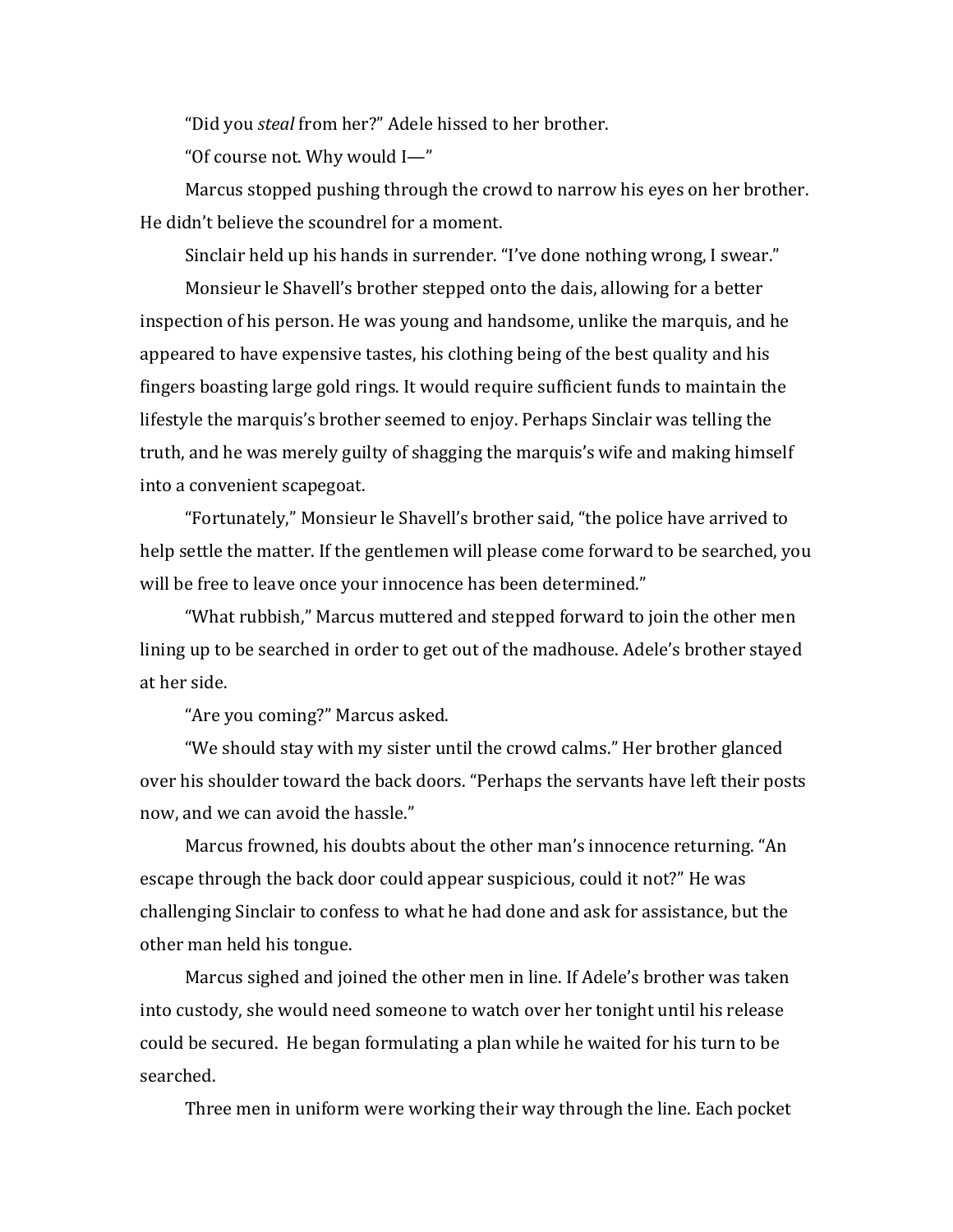checked was empty, and the guests were granted permission to leave.

"Mr. Fletcher." Adele's panicked voice carried across the room as one of the policemen approached him. Her brother held her as she struggled to break free. "Mr. Fletcher, I must speak with you."

What the devil was Sinclair doing to her? Marcus had already warned the scoundrel about manhandling his fiancée.

"Lift your arms," the policeman ordered.

"Pardon me for one moment." He walked toward Adele.

The man velled for him to stop. Before Marcus could register the command, he was tackled to the marble floor. His breath rushed from his lungs and a burning pain invaded his gut. He was still gasping when he was jerked to his feet with his arms trapped behind him while another policeman tugged at his clothing.

The rapidly spoken French ceased to make sense as he tried to regain his bearings. Something was swinging in front of his face. It glinted in the candlelight—a gold necklace with a small diamond pendant.

"The thief is here."

Marcus understood the accusation well enough. "I am no thief," he said but no one seemed to hear him. 

The policeman called for Monsieur le Shavell.

"I am not your thief," Marcus repeated. "I have never seen that necklace."

One of the policemen must have slipped it into his pocket during the search.

The marquis marched toward him, his face scrunched up and red. "You thought you had escaped, no? You thought you could take what is *mine?"* 

The necklace was a trinket. This search had nothing to do with a missing family heirloom. Marcus was certain from the tales he'd heard about the man's jealous rages and the fury burning in his eyes. Monsieur le Shavell wanted his pound of flesh for bedding his wife.

"I did not sleep with Madame le Shavell." Marcus spoke quietly. He was cognizant that having an audience made it less likely the marquis would admit this was a mistake. "I was with a lady, but it was not your wife."

"Liar!" The marquis slapped him.